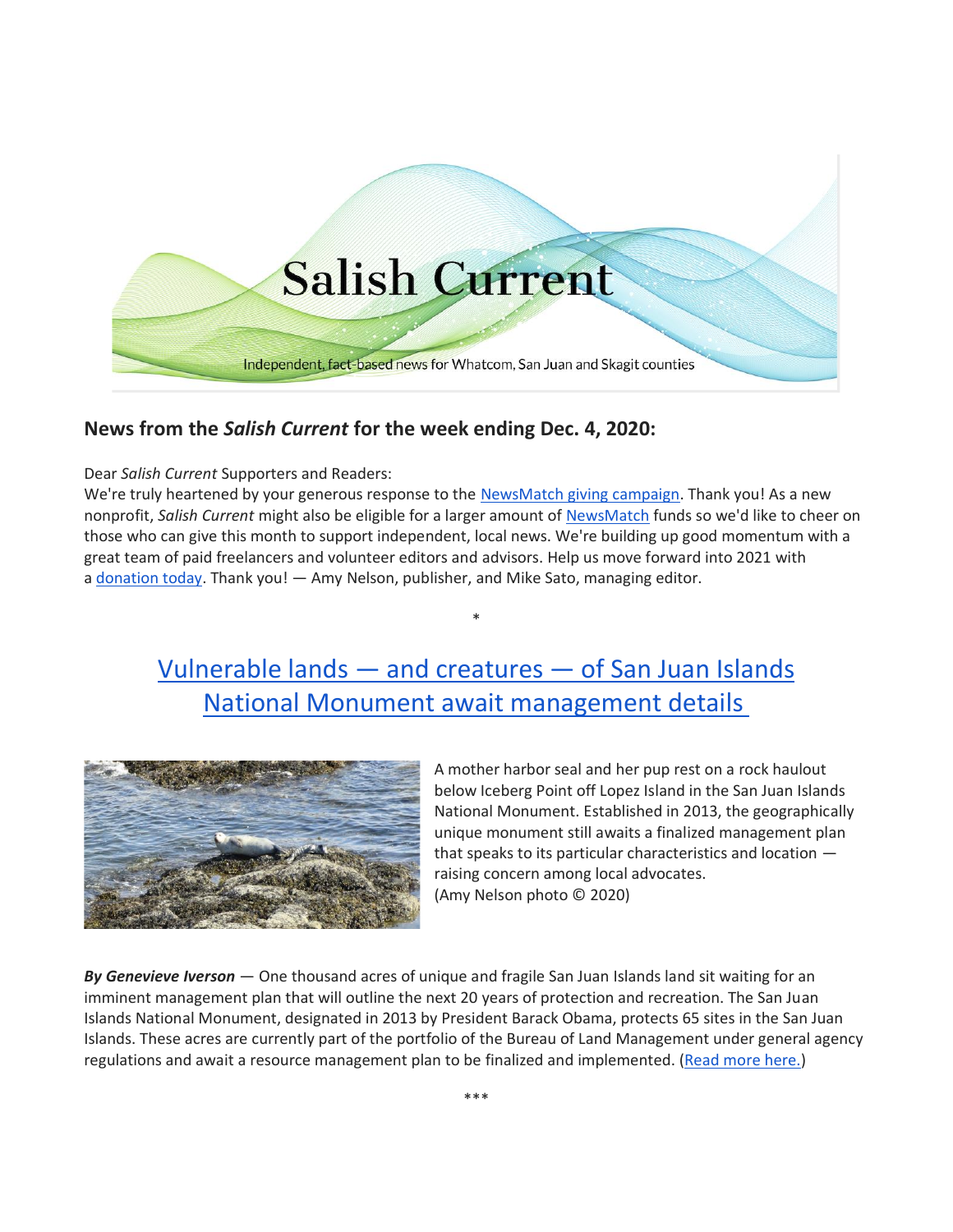Salish Current *affirms its commitment to work for truth, justice, equality and healing for all people. #SayTheirNames #BlackLivesMatter #NoJusticeNoPeace*

\* \* \*

# **News from around the region:**

## **Health & Safety**

- Washington state on Monday launched a coronavirus exposure alert tool for smartphone users statewide. The smartphone app sends you an alert if you've had close contact with another user who later tests positive for the coronavirus. Tom Banse reports. [\(NW News Network\)](https://kuow.org/stories/washington-launches-covid-exposure-alert-app-statewide-you-need-to-turn-it-on)
- According to Canadian Prime Minister Justin Trudeau, the border will remain closed until COVID is under control. [\(Seattle Times\)](https://www.seattletimes.com/seattle-news/health/canada-us-border-measures-to-last-until-virus-under-control/)
- The Washington, D.C.-based Wilson Center has announced the formation of a cross-border task force to study the problem of how and when to relax rules imposed by the U.S. and Canada that limit border travel to essential travel. [\(The Northern Light\)](https://www.thenorthernlight.com/stories/trans-border-task-force-formed-to-study-border-reopening,12055?)
- The Northwest Clean Air Agency is calling a Stage 2 air quality burn ban in the Columbia Valley urban growth area (including the Peaceful Valley and Paradise Lakes developments) in Whatcom County because cold, calm air is preventing harmful wood smoke from clearing out. [\(Whatcom County\)](https://www.whatcomcounty.us/CivicAlerts.aspx?AID=2309)

### **Government**

- The Anacortes City Council is scheduled on Dec. 7 to approve its 2021 budget which consists of \$72.6 million in expenditures and \$69.7 million in revenue. [\(Anacortes American/paywall\)](https://www.goskagit.com/anacortes/news/city-council-will-vote-dec-7-on-2021-budget/article_7d45bfe8-34af-11eb-a8fe-9f2c77f9bad2.html)
- City of Bellingham

\* Before the City Council's [Public Health, Safety and Justice Committee on Dec. 7 at 11 a.m:](https://meetings.cob.org/Meetings/ViewMeeting?id=2353&doctype=1)

- Discussion of the Denver STAR Emergency Response Program for Mental Health, Substance Use, and Other Public Health Needs [\[22837\]](https://meetings.cob.org/Documents/ViewDocument/Agenda%20Bill%2022837.pdf?meetingId=2353&documentType=Agenda&itemId=17064&publishId=18701&isSection=false)
- \* Before the City Council of the Whole on Dec. 7 at its [1:45 p.m. meeting:](https://meetings.cob.org/Meetings/ViewMeeting?id=2351&doctype=1)
	- An Ordinance Terminating the Non-Exclusive Franchise for QWEST Broadband Services, Inc. d/b/a Lumen Technologies (f/k/a CenturyLink) to Operate and Maintain a Cable Television System within the City. [\[21671\]](https://meetings.cob.org/Documents/ViewDocument/Agenda%20Bill%2021671.pdf?meetingId=2351&documentType=Agenda&itemId=16904&publishId=18739&isSection=false)
	- An Ordinance Adopting the 2021-2022 Biennial Budget [\[22775\]](https://meetings.cob.org/Documents/ViewDocument/Attachment%20-%20STAFF%20MEMO%20-%20AB_%2022775.pdf?meetingId=2351&documentType=Agenda&itemId=17167&publishId=18747&isSection=false)
- \* Before the City Council on Dec. 7 at its [7 p.m. meeting:](https://meetings.cob.org/Meetings/ViewMeeting?id=2346&doctype=1)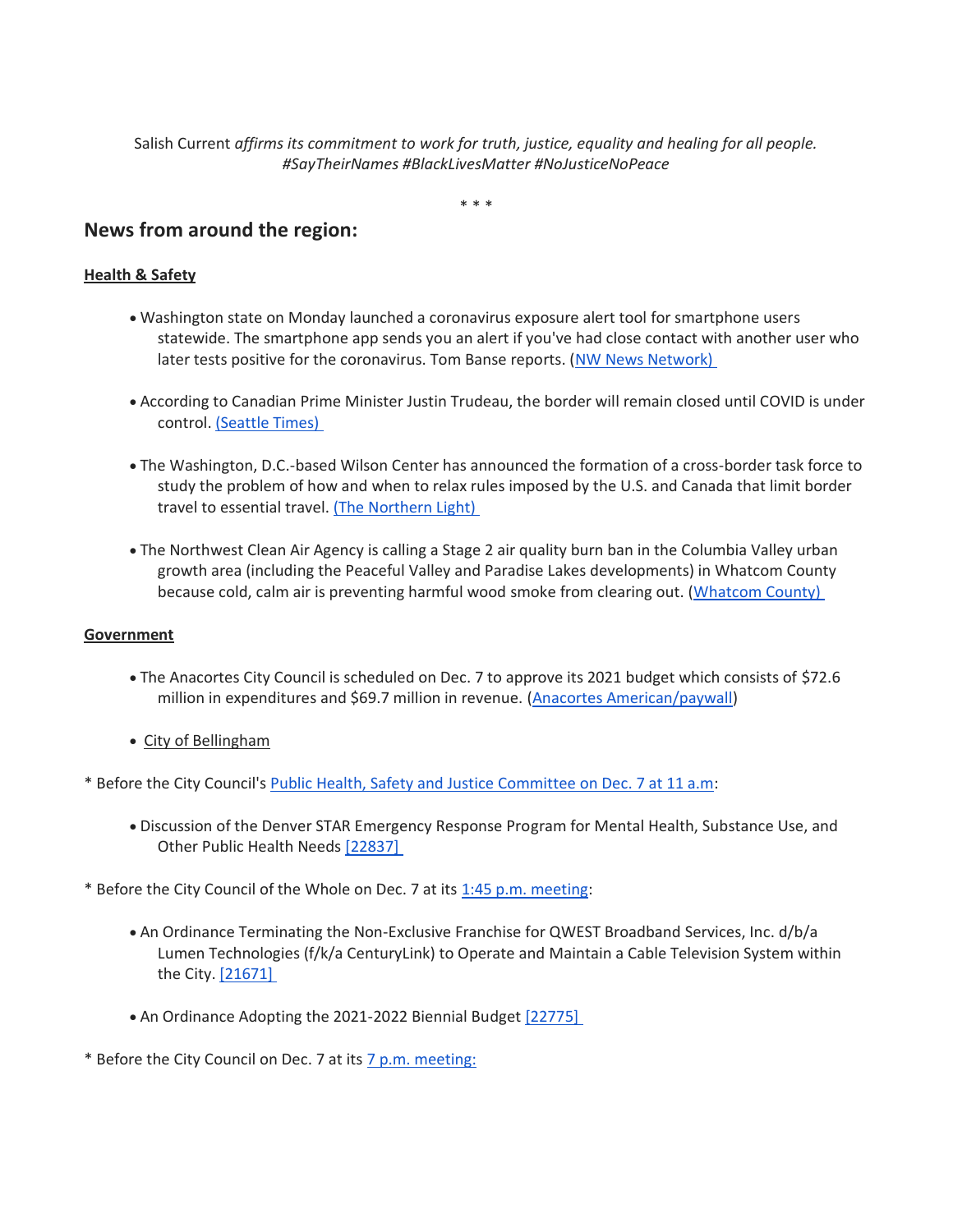- A Public Hearing on Ordinance 2020-11-028 to Extend the Moratorium on the Processing of Development Applications and Permits Relating to the Redevelopment of Existing Mobile Home Parks [\[22025\]](https://meetings.cob.org/Documents/ViewDocument/Agenda%20Bill%2022025.pdf?meetingId=2346&documentType=Agenda&itemId=16720&publishId=18643&isSection=false)
- \*The next Council meeting is scheduled for Dec. 14.
- Whatcom County

\* The Whatcom County Council at its meeting of Nov. 24 passed a [resolution](https://www.whatcomcounty.us/DocumentCenter/View/52213/Health_Board_Resolution_on_Racism?bidId=) affirming that racism constitutes a public health crisis in Whatcom County, joining other cities and counties across the state and the nation with this resolution and committing the county to take steps toward racial equity. \* Before the Whatcom County Council on Dec. 8 at [its meeting at 6 p.m.:](https://whatcom.legistar.com/View.ashx?M=A&ID=735091&GUID=EB00F860-4EB2-4A76-A23A-13DEF8D16EA0)

- [AB2020-577](https://whatcom.legistar.com/LegislationDetail.aspx?ID=4709132&GUID=E4939A88-B5AF-4E81-A847-BDC20A80DA6D) Request approval for the County Executive to authorize the purchase of body-worn cameras, and enter into a contract for associated services with Axon Enterprise, Inc., using the Washington State Contract #06316, in an amount not to exceed \$381,437.85
- [AB2020-585](https://whatcom.legistar.com/LegislationDetail.aspx?ID=4709139&GUID=D7DB5C30-37D8-4E1B-B91D-7C98CBA12C4E) Request authorization for the County Executive to enter into a 10-year lease agreement between Whatcom County and Stryker for the acquisition of capital equipment including gurneys, powerlifts, LifePaks and more to outfit EMS Advanced Life Support Units in an amount of 10 equal payments of \$468,316.48 over 10 years totaling \$4,683,164.80
- [AB2020-564](https://whatcom.legistar.com/LegislationDetail.aspx?ID=4709123&GUID=16E62AA0-50A3-47C2-9B51-8649FDB202D3) Request authorization for the County Executive to enter into a contract between Whatcom County and GSI Water Solutions, Inc. to conduct a peer review of the Lynden-Everson-Nooksack-Sumas numerical groundwater model, provide recommendations for improvements and additional work, in the amount of \$103,700 (Council acting as the Whatcom Flood Control District Board of Supervisors)
- [AB2020-565](https://whatcom.legistar.com/LegislationDetail.aspx?ID=4709232&GUID=24FAFE8B-79E2-4CF2-AB6F-417FE00B1CA7) Consideration of Hearing Examiners recommendation on preliminary long subdivision application filed by Governors Point Land LP (Governors Point subdivision)
- Port of Bellingham

\* Before the Port of Bellingham Commission on Dec. 8 [at its meeting at 4 p.m.:](https://www.portofbellingham.com/AgendaCenter/ViewFile/Agenda/_12082020-460)

- The commission will hear the following presentations: Waterfront District Update, Working Waterfront Task Force Update, Legislative Update.
- Approve a [motion](https://www.portofbellingham.com/DocumentCenter/View/9851/AI-1-a) authorizing the Executive Director to execute an [Infrastructure Agreement](https://www.portofbellingham.com/DocumentCenter/View/9852/AI-1-b) with Corix Utilities Systems Inc. to provide District Energy on Bellingham's downtown waterfront.
- Approve a [motion](https://www.portofbellingham.com/DocumentCenter/View/9854/AI-3) to approve an Option Agreement between the Port of Bellingham and ABC Recycling Operations Corp for 5.97 acres of property located in the Log Pond area plus rights to use the Bellingham Shipping Terminal on a non-exclusive basis.